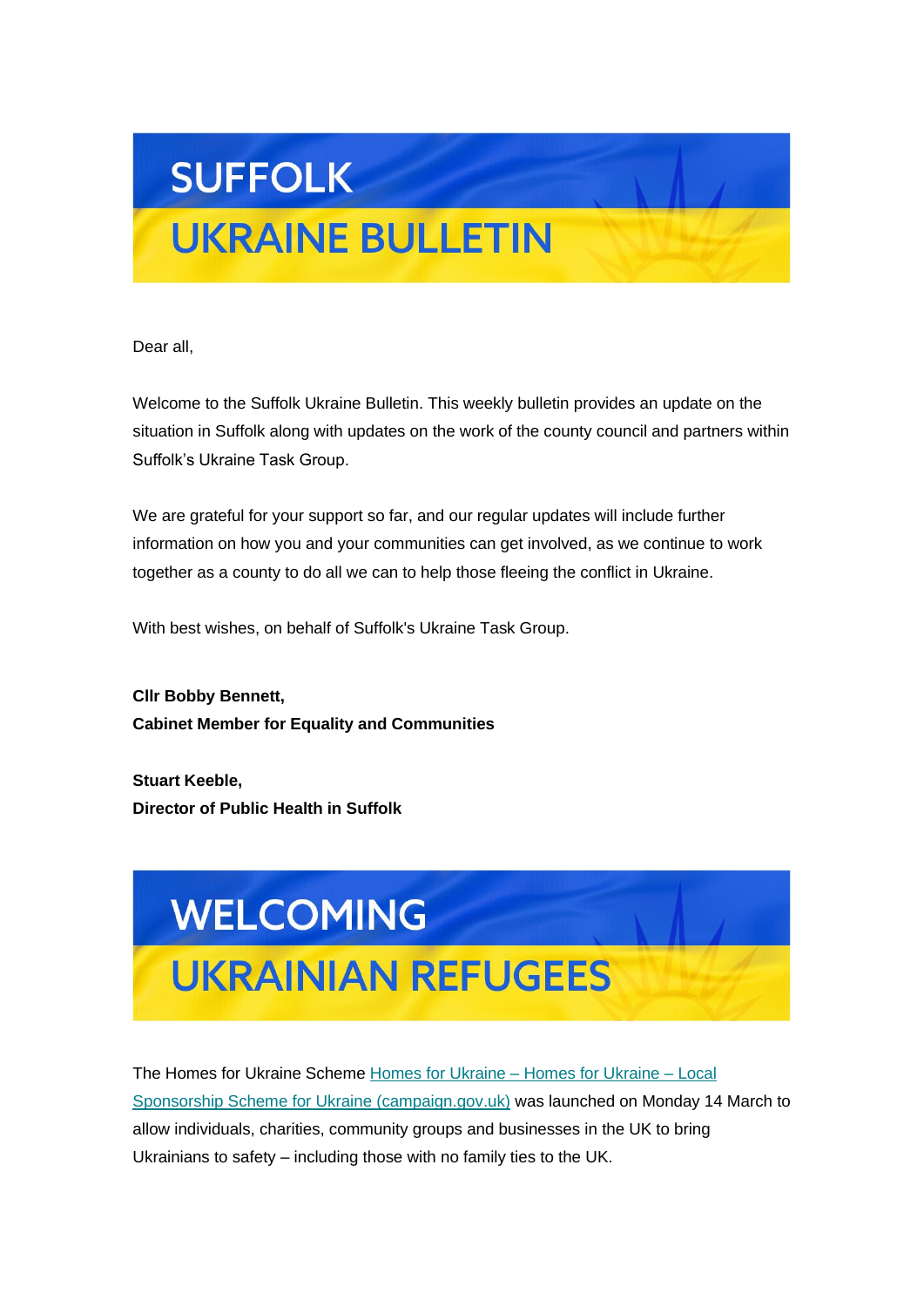We are currently expecting to support more than 850 Ukrainian Refugees to arrive in Suffolk via the Homes for Ukraine scheme. We expect this number to increase over the coming days and weeks.

## **Visa data as at 19 April**

Data about the number of Visas issued by The Home Office is available at [GOV.UK](https://suffolk.us15.list-manage.com/track/click?u=6a4b611d774833befc266f91b&id=d7425f893a&e=6f11f42378)

The below table shows the number of Visas issued by the Home Office via the Homes for Ukraine Sponsorship scheme, by District/Borough (Lower Tier Local Authority) as at 19 April 2022

*Source: Operational data, Home Office (HO), and Department for Levelling Up, Housing and Communities (DLUHC).*

| <b>Lower Tier Local Authority</b> | Number of Visas issued |
|-----------------------------------|------------------------|
| Babergh                           | <b>60</b>              |
| <b>East Suffolk</b>               | 106                    |
| Ipswich                           | 32                     |
| <b>Mid Suffolk</b>                | 74                     |
| <b>West Suffolk</b>               | 145                    |

The below table shows the number of Visas issued by the Home Office via the Homes for Ukraine Sponsorship scheme, by County (Upper Tier Local Authority) as at 19 April 2022:

*Source: Operational data, Home Office (HO), and Department for Levelling Up, Housing and Communities (DLUHC).*

| <b>Upper Tier Local Authority</b> | <b>Number of Visas issued</b> |
|-----------------------------------|-------------------------------|
| Suffolk                           | <b>417</b>                    |
| Cambridgeshire                    | 624                           |
| <b>Essex</b>                      | 723                           |
| Norfolk                           | '447                          |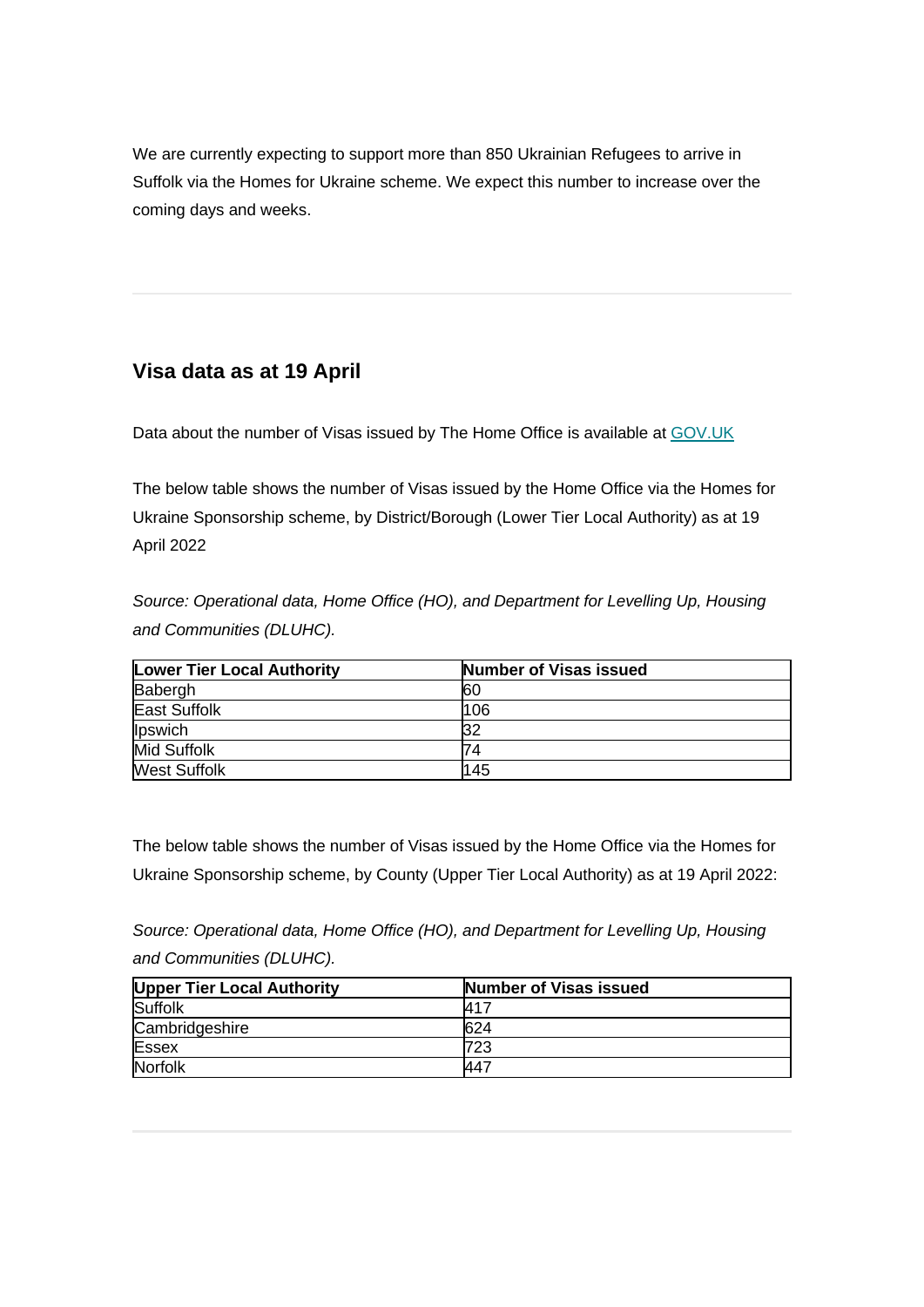### **Community groups**

We want to thank the community groups who have offered help to the refugees arriving in their local areas for the valuable role they play.

If you are a community group who want more information about how you can help, please contact Community Action Suffolk who are offering support to community groups, at: [ukrainesupport@communityactionsuffolk.org.uk](mailto:ukrainesupport@communityactionsuffolk.org.uk)

Further information, and Frequently Asked Questions about what we are doing in Suffolk to support Ukrainian Refugees and how you can help, can be found at: [www.suffolk.gov.uk/SupportingRefugees](https://suffolk.us15.list-manage.com/track/click?u=6a4b611d774833befc266f91b&id=fc545c100a&e=6f11f42378)

An information pack for Sponsors in Suffolk, is available on the [Suffolk County Council](https://suffolk.us15.list-manage.com/track/click?u=6a4b611d774833befc266f91b&id=b303777224&e=6f11f42378)  [website.](https://suffolk.us15.list-manage.com/track/click?u=6a4b611d774833befc266f91b&id=b303777224&e=6f11f42378) The pack contains information about the Homes for Ukraine programme, access to support and health care services, applying for a school place and more.

Please check these webpages first. If you cannot find answers to your questions here, please email [refugeesupport@suffolk.gov.uk](mailto:refugeesupport@suffolk.gov.uk) and we will endeavour to respond as soon as possible.



### **Suffolk Refugee Support - Ukrainian Speaking Volunteers**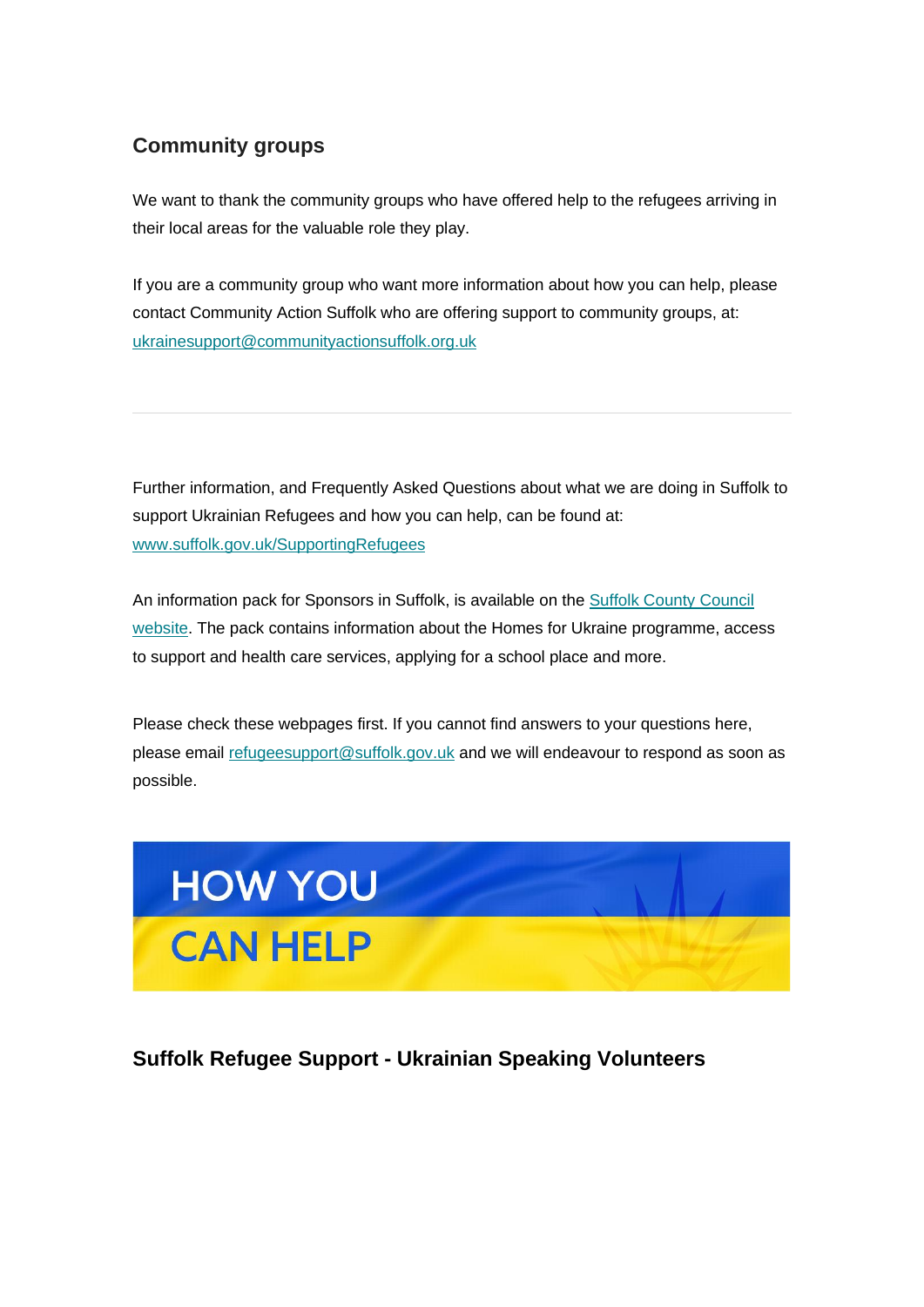

Suffolk Refugee Support are looking for volunteers who speak fluent Ukrainian (as well as English) to help us support Ukrainian refugees arriving in Suffolk. If you can help and would like to register as a volunteer, please contact Libby: **Iruffle@suffolkrefugee.org.uk** 

### **Frequently Asked Questions**

We know you will have questions about what we are doing in Suffolk to support Ukrainian Refugees and how you can help. [You can find answers to common questions on our website](https://suffolk.us15.list-manage.com/track/click?u=6a4b611d774833befc266f91b&id=156353ad1d&e=6f11f42378).

Some of the topics we are being asked about this week are outlined below:

### **How does my refugee guest(s) apply for Universal Credit?**

[You can apply for Universal Credit with GOV.UK.](https://suffolk.us15.list-manage.com/track/click?u=6a4b611d774833befc266f91b&id=64918ad245&e=6f11f42378)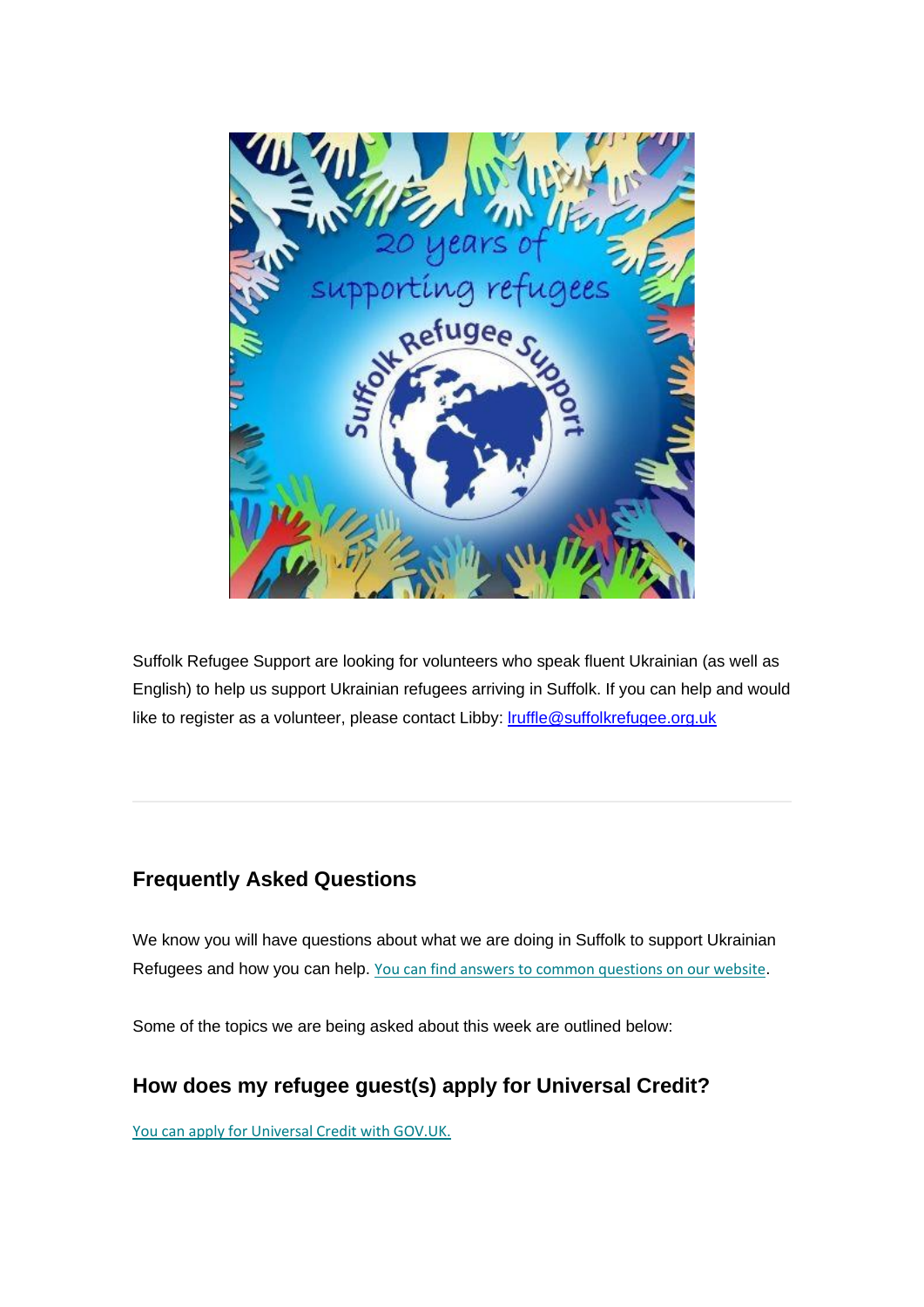If you need help with your claim, you can call the Universal Credit helpline for free on **0800 144 8 444.**

Once a claim has been made, an appointment with a work coach will be made. The person applying for Universal Credit will be asked to take all their documents to the work coach meeting, who will then notify processing team that the person comes under Homes for Ukraine programme.

## **English for Speakers of Other Languages (ESOL) provision**

There are a number of large and small ESOL providers in Suffolk, these include:

- West Suffolk College:
- 1. [Bury St Edmunds](https://suffolk.us15.list-manage.com/track/click?u=6a4b611d774833befc266f91b&id=dede0df060&e=6f11f42378)
- 2. [Haverhill](https://suffolk.us15.list-manage.com/track/click?u=6a4b611d774833befc266f91b&id=d7c60f5b20&e=6f11f42378)
- 3. [Ipswich](https://suffolk.us15.list-manage.com/track/click?u=6a4b611d774833befc266f91b&id=1bc90c6059&e=6f11f42378)
- 4. [Newmarket](https://suffolk.us15.list-manage.com/track/click?u=6a4b611d774833befc266f91b&id=99168b680d&e=6f11f42378)
- 5. [Sudbury](https://suffolk.us15.list-manage.com/track/click?u=6a4b611d774833befc266f91b&id=a974e0dd44&e=6f11f42378)
- 6. [Thetford](https://suffolk.us15.list-manage.com/track/click?u=6a4b611d774833befc266f91b&id=0d242f4efe&e=6f11f42378)
- [Suffolk New College](https://suffolk.us15.list-manage.com/track/click?u=6a4b611d774833befc266f91b&id=72bb90bde8&e=6f11f42378)
- [Realise Futures](https://suffolk.us15.list-manage.com/track/click?u=6a4b611d774833befc266f91b&id=8e4b76e83c&e=6f11f42378)
- [Ipswich Community Media](https://suffolk.us15.list-manage.com/track/click?u=6a4b611d774833befc266f91b&id=5bb1d75d3a&e=6f11f42378)
- [Suffolk Refugee Support](https://suffolk.us15.list-manage.com/track/click?u=6a4b611d774833befc266f91b&id=497945d759&e=6f11f42378)
- [PHOEBE](https://suffolk.us15.list-manage.com/track/click?u=6a4b611d774833befc266f91b&id=c81d67328e&e=6f11f42378)

The refugee guests will need to arrange to have an assessment first to see which level of ESOL provision would best meet their needs. The Suffolk ESOL providers work closely together, so if they don't have a class to meet a learner's needs, they will signpost to another provider instead.

All of the Suffolk providers are aware that there will be more learners arriving in Suffolk seeking provision. They are keeping this under review and some are ready to put on additional classes if needed.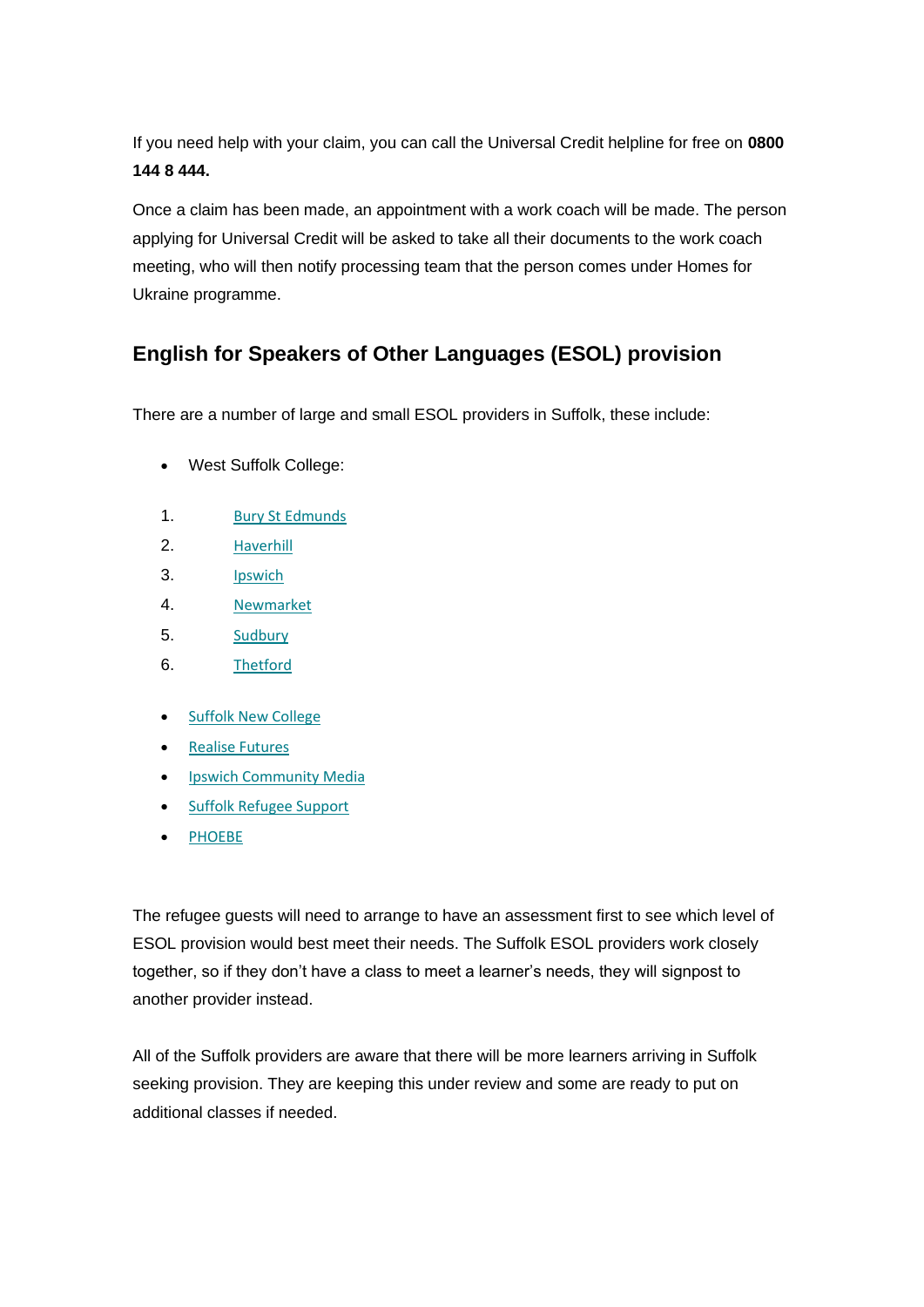## **Why won't you let us use a sofa bed – or swap our living arrangements around so we can fit more people in?**

We recognise that refugees are escaping dire conditions and we will do everything in our power to accommodate as many people as possible – but we also have to ensure that living arrangements are realistic over a long-term six to 12 month period for both hosts and guests. We want to ensure we are giving people a stable and safe refuge, not further change and upheaval in 2-3 months' time when their cramped living arrangements – however well-intentioned – become untenable for either party.

For this reason we are likely to refuse applications that rely on the use of sofa beds in living rooms, and/or where adults cannot have their own bedroom space. You can find out more about the government quidelines we use for housing checks [here](https://suffolk.us15.list-manage.com/track/click?u=6a4b611d774833befc266f91b&id=99765a5248&e=6f11f42378).

#### **Offering accommodation or support**

If you are interested in offering accommodation via the Homes for Ukraine Scheme, you can find out more about the scheme and how to register at [homesforukraine.campaign.gov.uk](https://suffolk.us15.list-manage.com/track/click?u=6a4b611d774833befc266f91b&id=e303027626&e=6f11f42378).

For the latest information, updates and frequently asked questions about the work we are doing in Suffolk, and what you can do to help, visit [www.suffolk.gov.uk/SupportingRefugees](https://suffolk.us15.list-manage.com/track/click?u=6a4b611d774833befc266f91b&id=897a7add81&e=6f11f42378)

At the moment, we do not have any specific requirements for donated items here in Suffolk. If anyone wishes to do something practical, they could fundraise to raise contributions for charities working to support the refugee response. Details of some of those charities are below:

• To help meet the needs of the Ukraine refugees, you may wish to support national and international charities such as The Red Cross Ukraine Crisis Appeal [Ukraine](https://suffolk.us15.list-manage.com/track/click?u=6a4b611d774833befc266f91b&id=39ff7ae9bd&e=6f11f42378)  [Crisis Appeal | British Red Cross](https://suffolk.us15.list-manage.com/track/click?u=6a4b611d774833befc266f91b&id=39ff7ae9bd&e=6f11f42378)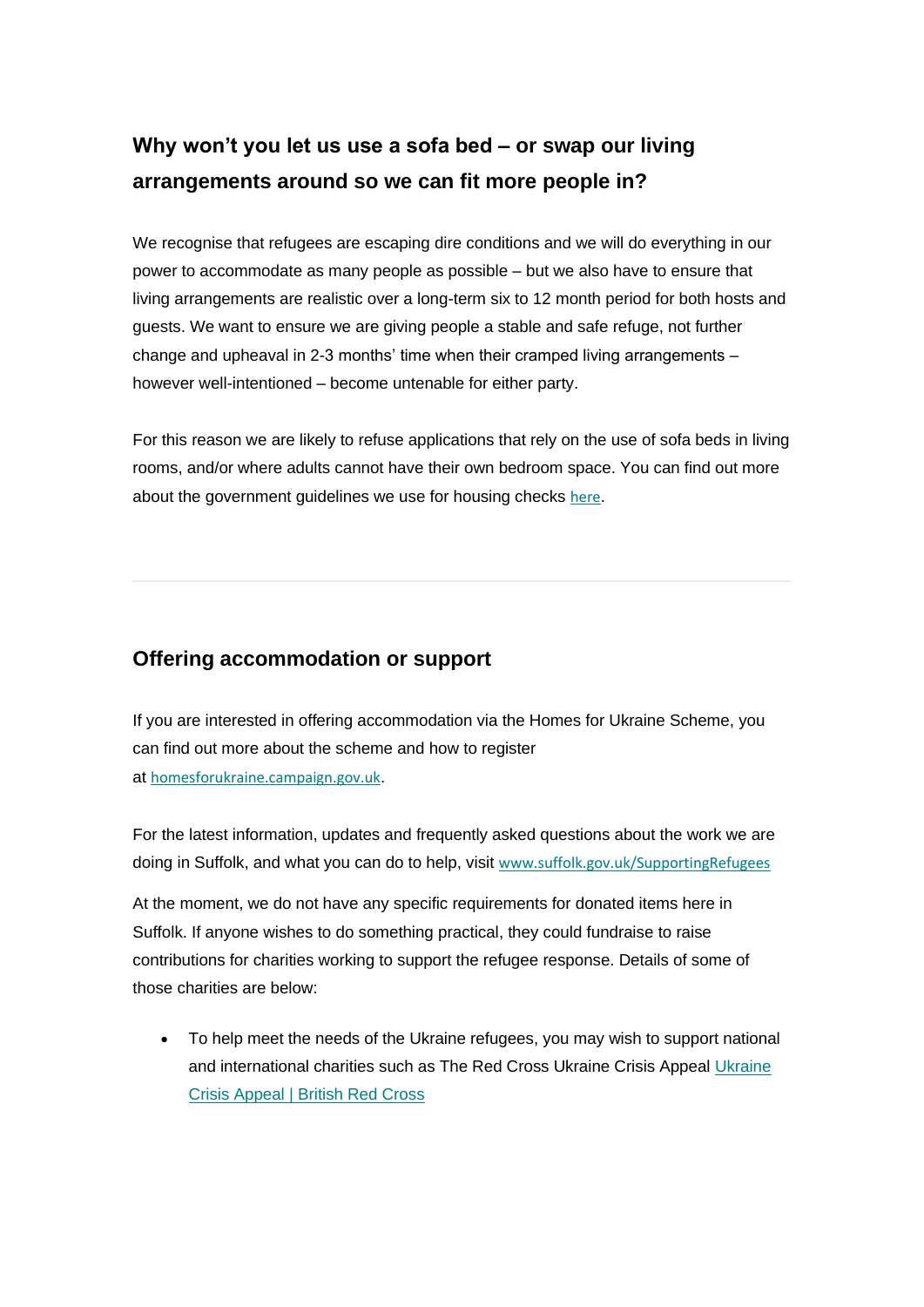- Suffolk Refugee Support are our local refugee charity, you can find out about their response to the Ukraine situation on their website [Update on Ukrainian refugee](https://suffolk.us15.list-manage.com/track/click?u=6a4b611d774833befc266f91b&id=e705745fe3&e=6f11f42378)  situation – [Suffolk Refugee Support](https://suffolk.us15.list-manage.com/track/click?u=6a4b611d774833befc266f91b&id=e705745fe3&e=6f11f42378)
- Further information on how to help can be found on the Disasters emergency committee website [DEC Ukraine Humanitarian Appeal | Disasters Emergency](https://suffolk.us15.list-manage.com/track/click?u=6a4b611d774833befc266f91b&id=4b8f678478&e=6f11f42378)  **[Committee](https://suffolk.us15.list-manage.com/track/click?u=6a4b611d774833befc266f91b&id=4b8f678478&e=6f11f42378)**



See below for the latest Government guidance about the current national situation:

#### **Barnardo's free helpline to support Ukrainian families**

The conflict and ongoing violence in Ukraine have caused families to forcibly leave their homes, in search of safety, with many arriving in the UK.

In response to this, following discussion with the Association of Ukrainians in Great Britain, Barnardo's has set up the Ukrainian Support Helpline to provide a holistic support service. The helpline is available to anyone fleeing the conflict in Ukraine.

Barnardo's free helpline (0800 148 8586) is staffed by English, Ukrainian and Russian speakers, to offer support to children and families arriving in the UK from Ukraine.

The helpline is open Monday – Friday (10:00am – 8:00pm) and Saturday (10:00am – 3:00pm). Callers will be able to get help and advice on a range of topics.

A dedicated email address [ukrainiansupport@barnardos.org.uk](mailto:ukrainiansupport@barnardos.org.uk) and webpage have also been set up for those assisting with the Ukraine response.

#### [Read more](https://suffolk.us15.list-manage.com/track/click?u=6a4b611d774833befc266f91b&id=c1e327ba94&e=6f11f42378)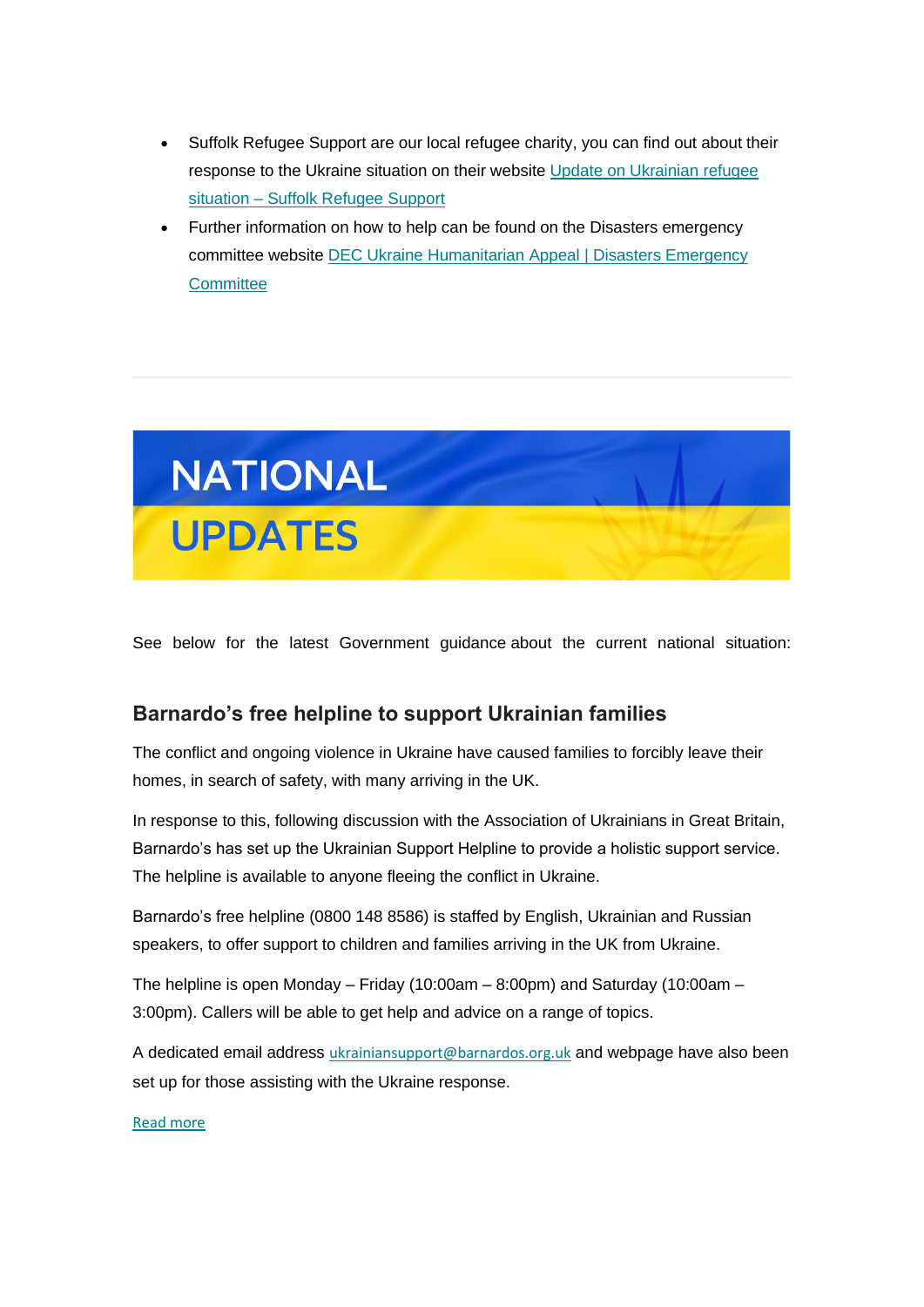#### **VCS Emergencies Partnership resources**

The Voluntary and Community Sector Emergencies Partnership have been collecting and curating resources for those looking for more information to support people affected. The website hosts a centralised repository of insights, knowledge, guidance and advice to support sector preparedness and response. The resources have now been categorised by who they are intended for, for example, for Ukrainians or UK-based service providers, and where they have come from, for example, from Government departments and agencies or VCS partner organisations.

#### [Visit the VCS website to find out more.](https://suffolk.us15.list-manage.com/track/click?u=6a4b611d774833befc266f91b&id=7df197d3a7&e=6f11f42378)

#### **Moving to the UK from Ukraine**

[View detailed guidance on GOV.UK](https://suffolk.us15.list-manage.com/track/click?u=6a4b611d774833befc266f91b&id=9f11faee64&e=6f11f42378) about moving to the UK from Ukraine.

[More information about the Homes for Ukraine scheme can be found at GOV.UK.](https://suffolk.us15.list-manage.com/track/click?u=6a4b611d774833befc266f91b&id=f28c845502&e=6f11f42378)



## **Bingo and Auction in aid of the (DEC) Ukraine Humanitarian Appeal**

On Friday 29th April the [White Lion in Ufford will be hosting a Bingo and Auction of Promises](https://suffolk.us15.list-manage.com/track/click?u=6a4b611d774833befc266f91b&id=62affcabe9&e=6f11f42378)  [Night in aid of the DEC Ukraine Humanitarian Appeal.](https://suffolk.us15.list-manage.com/track/click?u=6a4b611d774833befc266f91b&id=62affcabe9&e=6f11f42378)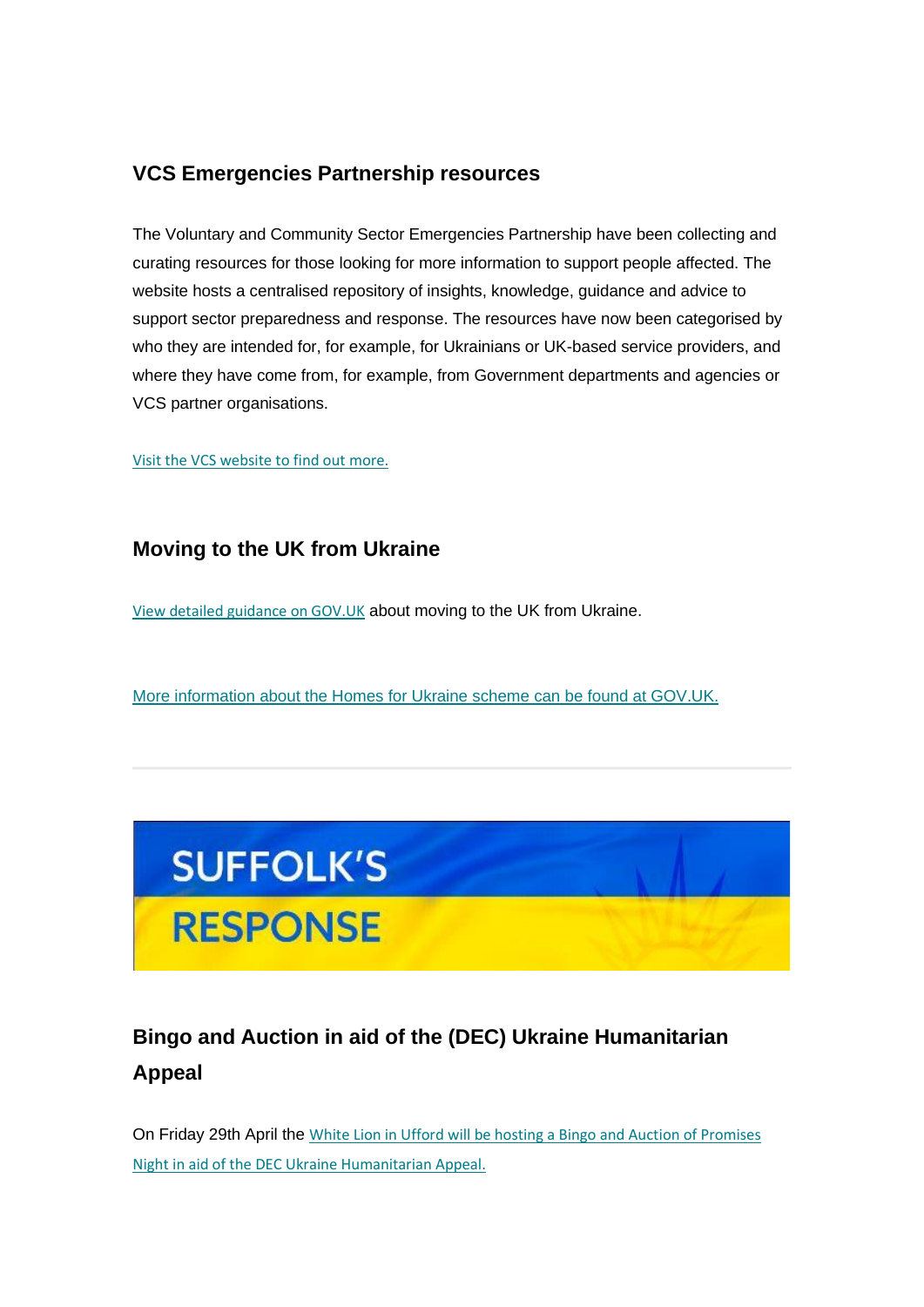The auction includes some fantastic promises, such as: a week in Norfolk, a cream and champagne tea, plants, a gardening ground force, wine, paella for 50 people, a bell tent for a weekend, marmalade, a boat trip, the chance to appear in a novel, hampers, vouchers, home-made cakes, the services of a handyman and lots more.

The event is now sold out but we're casting our net wide and [sharing the catalogue](https://suffolk.us15.list-manage.com/track/click?u=6a4b611d774833befc266f91b&id=966ff2edce&e=6f11f42378) in case anyone would like to leave an advance bid. If anything in the catalogue tempts you and you would like to leave a bid, or for more information about any lot, please contact [jacquelinedavies1@btinternet.com](mailto:jacquelinedavies1@btinternet.com)

Please state Lot No and a brief description and give your maximum bid. Advance bids need to be in by 5pm on Thursday 28th April.

#### **Ukrainian Refugees visit Portman Road**

Two Ukrainian refugee families were invited to Portman Road for a tour last week, before also receiving tickets to Town's fixture with Wigan Athletic in the evening.

The families, who were forced to flee the war in Ukraine earlier this month, had a private tour of the stadium which included a surprise appearance from the Club's mascot Bluey in the Blues' home dressing room.

The visit was arranged along with *Suffolk Refugee Suppor*t*[,](https://suffolk.us15.list-manage.com/track/click?u=6a4b611d774833befc266f91b&id=901dc14a36&e=6f11f42378)* a local charity who provide advice and practical support for asylum seekers and refugees in Suffolk.

Martin Simmonds, fundraising and communications officer at Suffolk Refugee Support, said: "The Ukrainian refugees arriving in Suffolk have been through so much, with their lives turned upside down, loved ones in danger back home and great uncertainty for the future.

"Alongside the practical support we are providing, we know that a warm community welcome will be vital in helping people to recover and rebuild, so we are very grateful to Ipswich Town Football Club and Amnesty International's Football Welcomes initiative for showing such generosity and giving these two families something to smile about again."